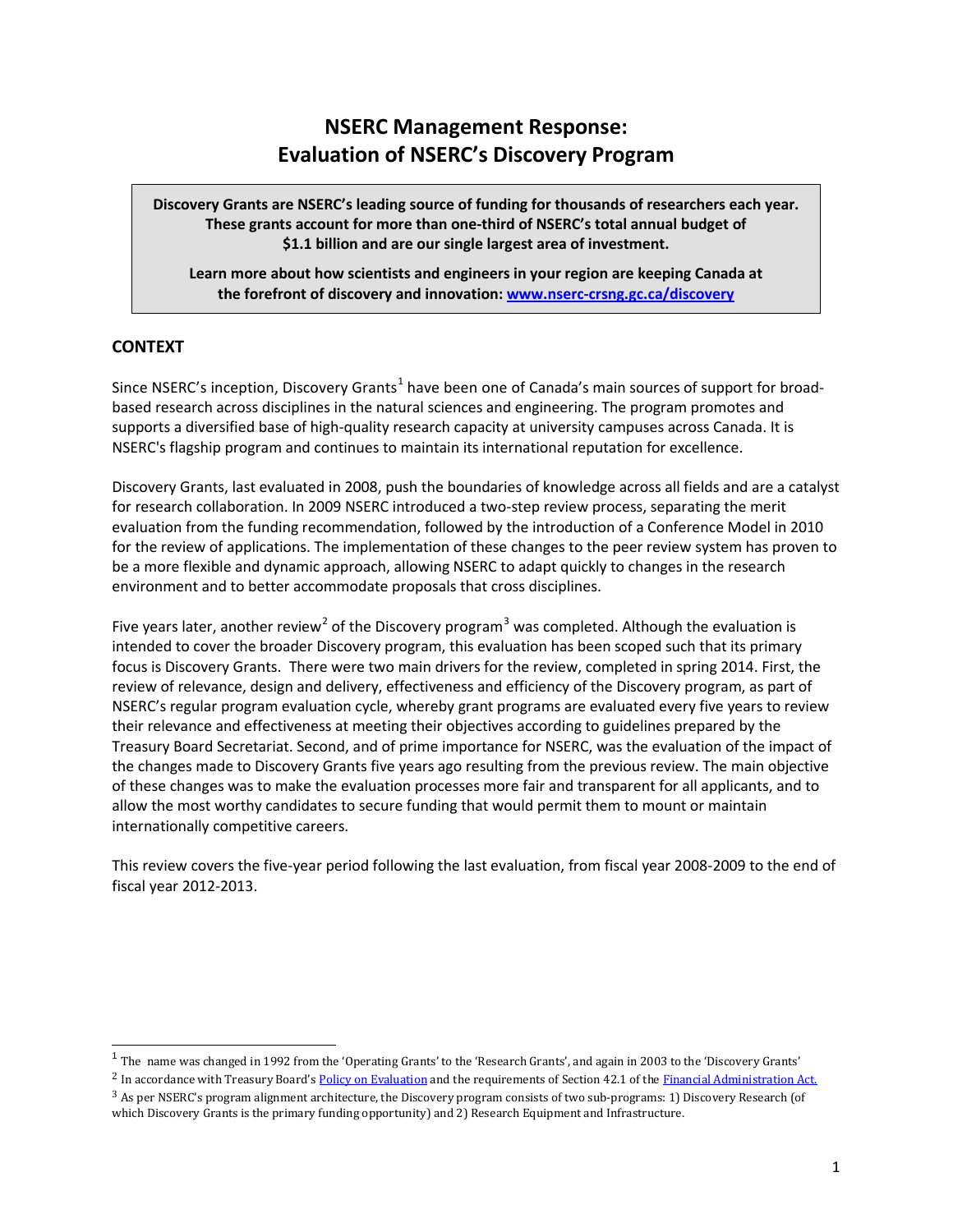# **OVERVIEW – MANAGEMENT RESPONSE**

Management is pleased with the overarching conclusion of the International Review Panel that Discovery Grants are high performing, relevant, efficient, and that the revised peer review process should be maintained with some refinements. NSERC welcomes the advice to stay the course with no major changes recommended.

The Panel concluded that Discovery Grants continue to be Canada's most crucial support mechanism for broad-based research in the natural sciences and engineering, and should be fully recognized for its role. NSERC also acknowledges the Panel's recognition for supporting the next generation of scientists who will help ensure Canada's prosperity in the future.

The importance of funding for fundamental, discovery research is underlined in a recent Council of Canadian Academies (CCA) report entitled Paradox Lost: Explaining Canada's Research Strength and Innovation [Weakness.](http://www.scienceadvice.ca/en/assessments/other/paradox_lost.aspx) The CCA's [presentation](http://www.scienceadvice.ca/uploads/eng/assessments%20and%20publications%20and%20news%20releases/synthesis/paradox_lost_presentation_en.pdf) on the report notes that innovation policy should sustain Canada's research strengths, which act as the foundation for business innovation. In addition, it notes that academic research excellence matters because "it is essential to train the next generation at the leading edge, is also the 'price of admission' to the latest global pool of knowledge and networks, it enhances Canada's attractiveness for high value foreign direct investment by knowledge-intensive businesses, and sometimes it leads directly to commercial spin-offs."

Management appreciates and recognizes the thorough work invested in this review by members of the International Review Panel, whose efforts, on a voluntary basis, produced a sound and in-depth analysis of Discovery Grants. The review confirms the international stature, the relevance and the quality of the program.

NSERC would also like to thank the research community for providing invaluable feedback throughout the course of the evaluation. Thousands of Discovery Grant holders, applicants, highly qualified personnel, Evaluation Group members and chairs participated in on-line surveys. Input was also obtained from scientific societies and university administrators across the country.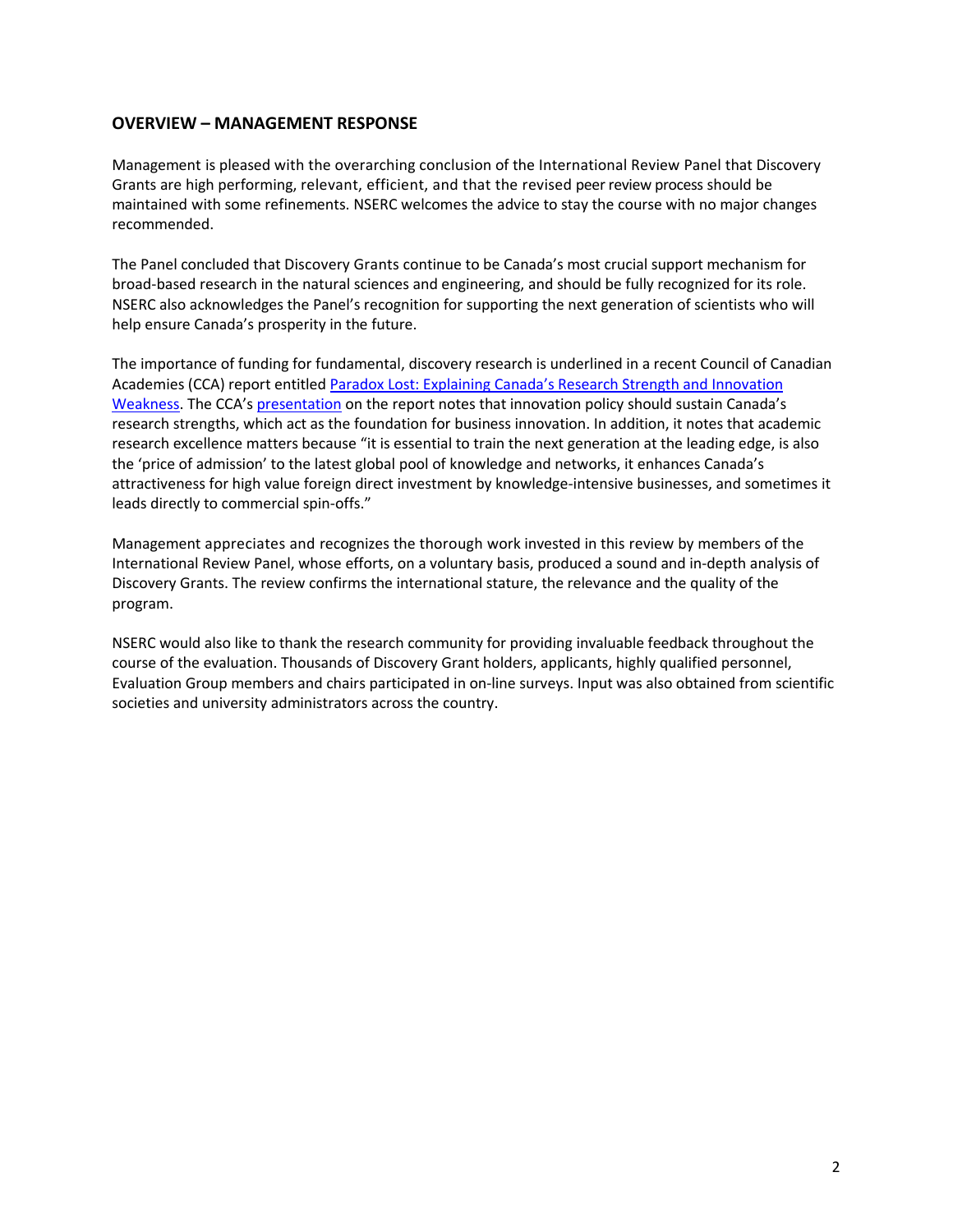## **RECOMMENDATIONS**

#### **Recommendation #1: Refine the Discovery Accelerator Supplements.**

The intent and nature of the Discovery Accelerator Supplements should be refined. The Panel recommended:

- maintaining the Discovery Accelerator Supplements envelope as a separate allocation from Discovery Grants;
- altering the focus of Discovery Accelerator Supplements away from support for "high-risk" applications, and more towards its original "accelerator" intent, but in a more targeted fashion;
- targeting Discovery Accelerator Supplements funding towards early-stage researchers (e.g., up to 10 years after PhD) and first renewals, to accelerate support for those showing evidence of early successes in order to allow a firm start to a new career; and
- communicating this shift in focus clearly to the community (as the current "new" goals are still not well understood).

#### **Management Response:** *Agreed in principle*

Management notes the Panel's conclusion that the Discovery Accelerator Supplements should be reconsidered because of difficulties associated with defining and assessing high-risk research, as well as the suggestion to target the DAS toward early-stage researchers. The objective of identifying rising stars early on, as well as supporting excellence at a critical career stage, aligns with NSERC's priorities and the Government of Canada's [Science and Technology Strategy.](http://www.ic.gc.ca/eic/site/icgc.nsf/eng/h_00231.html) Doing so will enable Canada to attract and retain top research talent.

#### **Proposed Actions**

## *Responsibility: Research Grants and Scholarships, in collaboration with External Relations and Communications / Timeline: 2016*

- Management will examine the current objectives of the Discovery Accelerator Supplements.
- Working with the Committee on Grants and Scholarships, management will consider targeting Discovery Accelerator Supplements funding toward early-stage researchers who show evidence of early successes, and will assess other potential priorities for the program. NSERC will clearly communicate any program changes to the community.

#### **Recommendation #2: Allow early first renewal for early-stage researchers.**

The Panel recommended:

- increasing flexibility to allow early-stage researchers to apply early for a first renewal, at their discretion.
	- The funding recommendation of the Evaluation Group would be final, whether they were "normal" renewals after five years, or an early first renewal after three or four years.
	- Outcomes of first renewal applications would be monitored and reported separately from subsequent renewal applicants.
	- The Discovery Accelerator Supplements could be considered as a source of additional funding, following adjustments of its goals (see recommendation #1).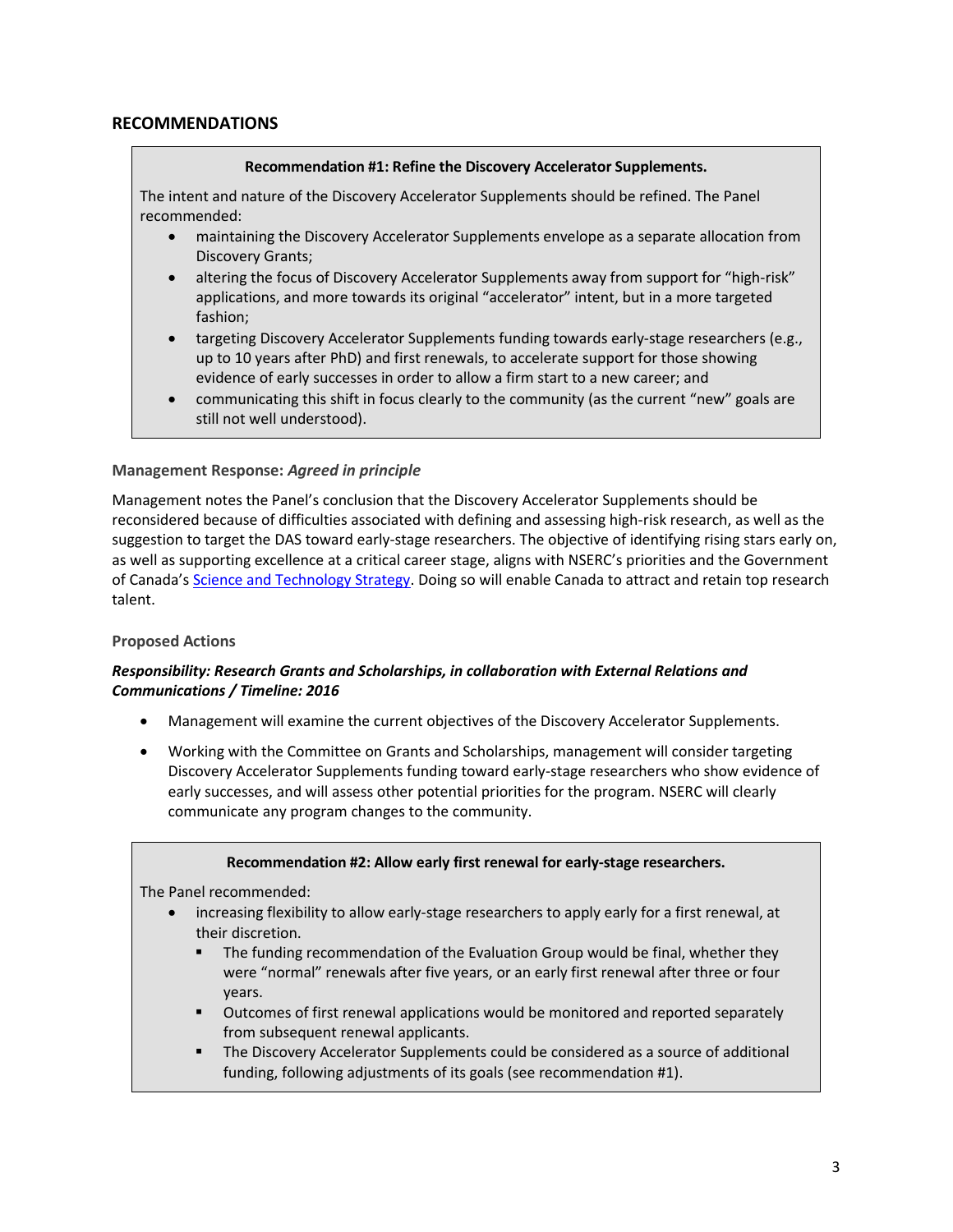## **Management Response:** *Agreed in principle*

NSERC is committed to supporting early-career researchers whose training and expertise have yielded valuable contributions in the natural sciences and engineering fields, and acknowledges the Panel's interest in their funding outcomes.

NSERC currently monitors outcomes for first renewal applications. However, the results have not been reported separately from other renewal applications. Management notes the Panel's suggestion to consider outcomes for early-stage researchers who are generally up to ten years beyond their PhD. The feasibility of allowing such early first renewals needs to be examined and the impact on workloads of volunteer Evaluation Group members and staff would need to be quantified and monitored. It is also worth noting that NSERC's policies are not based on timing of tenure processes at universities.

It may be appropriate to allocate funds from the Discovery Accelerator Supplements to compensate for funding pressures from early first renewal applicants. This approach is subject to further consideration and to the outcome of refining the nature and intent of the Discovery Accelerator Supplements.

## **Proposed Actions**

#### *Responsibility: Research Grants and Scholarships / Timeline: 2016*

- Management will explore the option of allowing early first renewal applications.
- In consultation with the Committee on Grants and Scholarships, NSERC will evaluate the suggestion that additional funding could potentially come from a revised Discovery Accelerator Supplements. This approach is subject to analysis of the requirement for additional funding to support early first renewals, and the nature and intent of the Discovery Accelerator Supplements in the future (see Recommendation #1).

#### *Responsibility: Research Grants and Scholarships / Timeline: 2014 and ongoing*

• Management will revise Discovery Grants competition statistics to disaggregate outcomes of first renewal applications for better reporting.

#### **Recommendation #3: Make small refinements to the peer review process.**

The Panel recommended:

- better communicating how the conference model works with regard to how the review of interdisciplinary applications is conducted; and
- considering ways to provide more and better feedback to Discovery Grant applicants, especially those who received lower (or null) awards.

#### **Management Response:** *Agreed*

Management recognizes the value of increased, specific feedback to applicants. In light of high application volumes each year, NSERC must consider the increased demand on volunteer Evaluation Group members and staff.

## **Proposed Actions**

#### *Responsibility: Research Grants and Scholarships, in collaboration with External Relations and Communications / Timeline: 2014*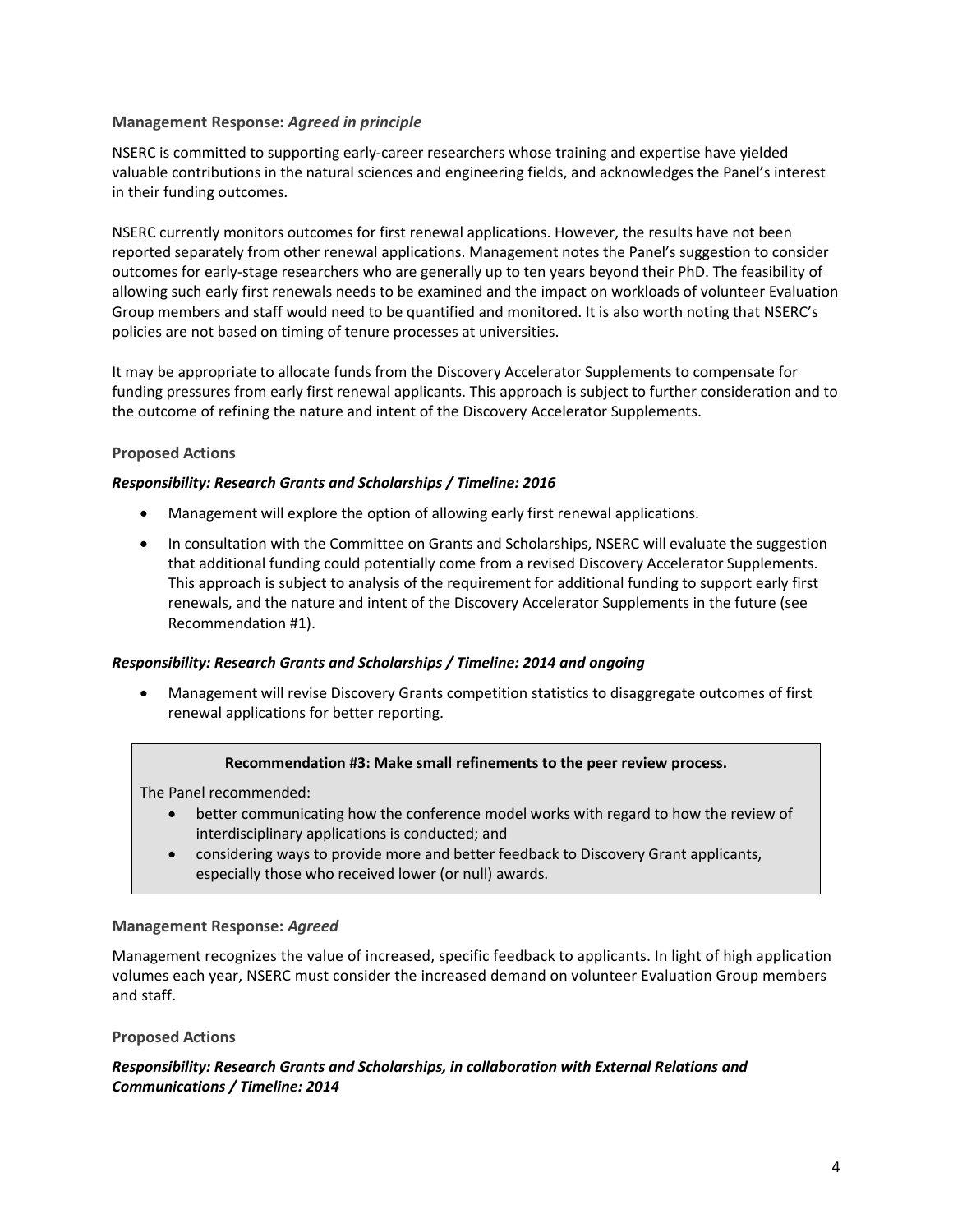• NSERC will explore ways to better communicate how the Conference Model works with regard to the review of interdisciplinary applications. Staff will have the opportunity to present this information, including promoting NSERC's online videos, at scientific society visits in the spring/summer of 2014 and through articles in NSERC's newsletter.

## *Responsibility: Research Grants and Scholarships / Timeline: 2016*

• Management will assess options for capturing and sharing increased feedback with applicants while minimizing the impact on volunteer Evaluation Group members (see Recommendation #6) and staff.

## **Recommendation #4: Retain use of the research cost factor and application budget information.**

The Panel recommended:

- retaining the cost of research adjustment tool, which is used to alter grant amounts modestly within funding Bins, for those Evaluation Groups that wish to use it to adjust for differential costs; and
- continuing to require budget justification in applications.

## **Management Response:** *Agreed*

No action is required by NSERC.

## **Recommendation #5: Consider revising the HQP criterion.**

The Panel recommended:

- maintaining the three criteria currently used to review Discovery Grant applications, but considering revising the criterion for contributions to training of HQP;
- reviewing international programs for best practices with respect to assessing HQP training in order to identify opportunities to improve the definition of this criterion; for example, considering whether the HQP criterion should focus only on students and PDFs (i.e., not research associates or technicians);
- consulting the Committee on Grants and Scholarships, as well as the Evaluation Groups, on how to improve the assessment of the HQP criterion and on communicating to the community;
- if a better HQP metric cannot be developed, consider revising the current weighting of the three Discovery Grants assessment criteria from 33% each to 40% (excellence of the researcher), 40% (merit of the proposal), and 20% (training of HQP). This was the weighting most commonly suggested by the community, and which would not significantly change Bin distribution; and
- if the weighting is changed, communicating that training has not been de-emphasized in any way, but continues to be a core goal of NSERC and Discovery Grants.

## **Management Response:** *Agreed in principle*

Management recognizes the importance of all three Discovery Grants selection criteria. NSERC strongly agrees that HQP training and a strong research training environment remain key objectives for, and outcomes of, Discovery Grants and are closely linked to its relevance.

As noted by the Panel, HQP training can be universally a difficult criterion to evaluate in similar programs internationally, given inherent difficulties in securing concrete information or metrics. Whether the HQP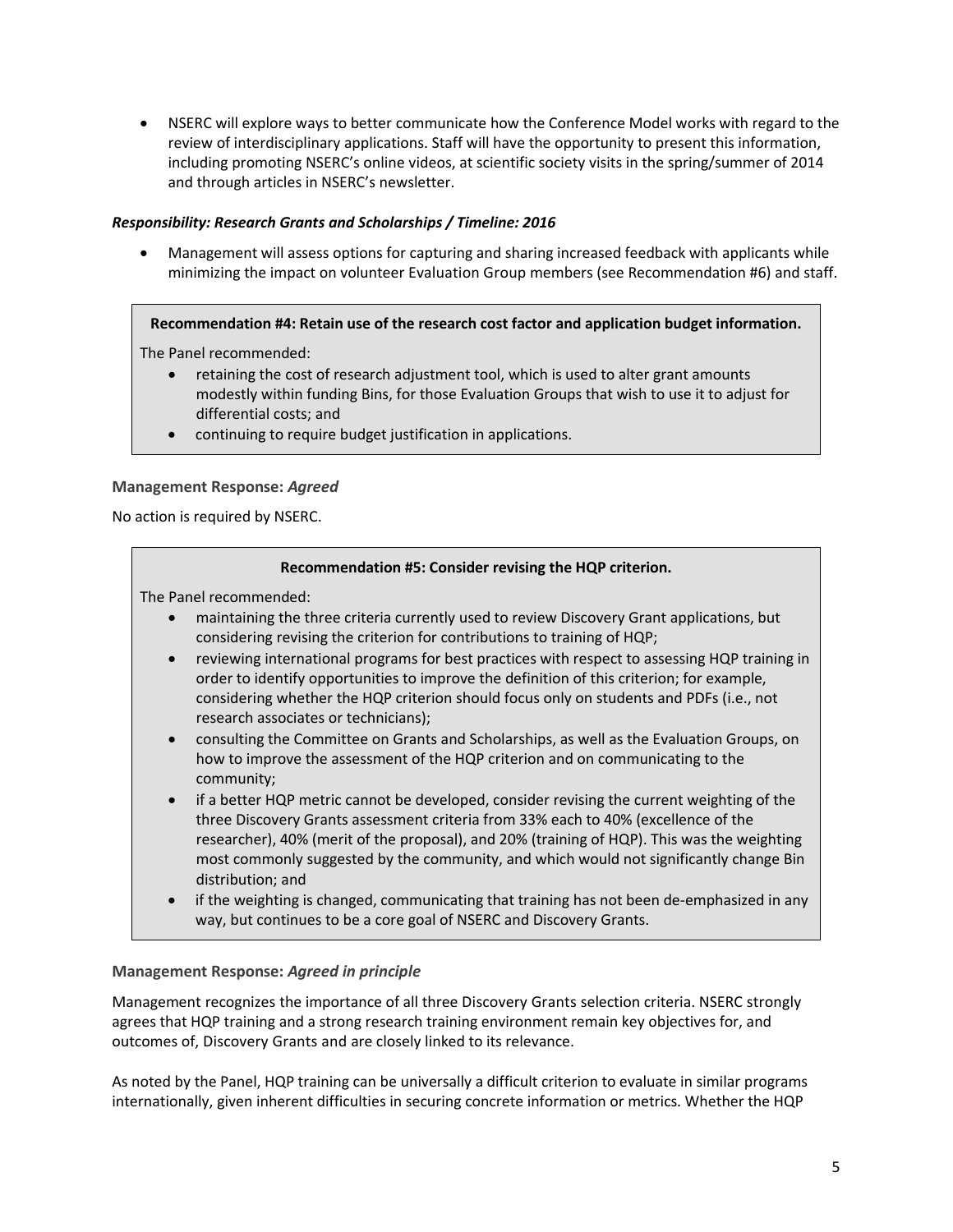training criterion is too heavily weighted in the current review process of Discovery Grants requires further examination. A key consideration for management is whether the best means to address this difficulty is to slightly reduce the weighting of the HQP training criterion), or to improve its definition and the tools, information in applications and guidance to Evaluation Group members for its assessment.

Management considers that the difficulties in reviewing the HQP training criterion relate to all categories of applicants but may be more pronounced in certain categories, and to assessing the quality of the training environment and its impact. Revisions to the HQP training criterion and, in particular, its application to early career researchers, will be analyzed in the light of other Panel recommendations relating to support for this group. Management also notes the Panel's proposal that a lower weight for HQP training may be appropriate as an adjudication refinement rather than a priority shift.

## **Proposed Actions**

## *Responsibility: Research Grants and Scholarships / Timeline: 2016*

- Management will investigate best practices and consider potential improvements in the assessment of the HQP training criterion. This includes the definition of the HQP training criterion and how it is interpreted across different categories of applicants.
- Management, in consultation with the Committee on Grants and Scholarships, will explore ways for potential improvements of the assessment of the HQP criterion and communicate any changes to the community.
- Following the work on improving the assessment of the HQP training criterion, management, in consultation with the Committee on Grants and Scholarships, will consider whether there is a need to revise the current weighting of the three criteria, as well as consider the impacts of revising the current weighting with respect to the structure and distribution of the binning system.

## **Recommendation #6: Investigate additional efficiencies in the review process.**

Some Panel members believed that it may be possible to reduce the high EG workload. The panel recommended:

• consulting with the Committee on Grants and Scholarships to review the models of other agencies and countries to identify opportunities for increased efficiencies.

## **Management Response:** *Agreed*

NSERC recognizes and appreciates the considerable time required of Evaluation Group members who participate in the Discovery Grants peer review process. In fact, this commitment is arguably the program's strongest feature, having received international praise.

Management has a long history of working to strike a balance between the workload of Evaluation Group members, the resources dedicated to deliver the peer review process and the quality of the process.

## **Proposed Actions**

## *Responsibility: Research Grants and Scholarships / Timeline: Ongoing*

• In consultation with the Committee on Grants and Scholarships, management will strive to make the peer review process as efficient as possible. Efficiencies could be realized through technological advances or changes in the review process.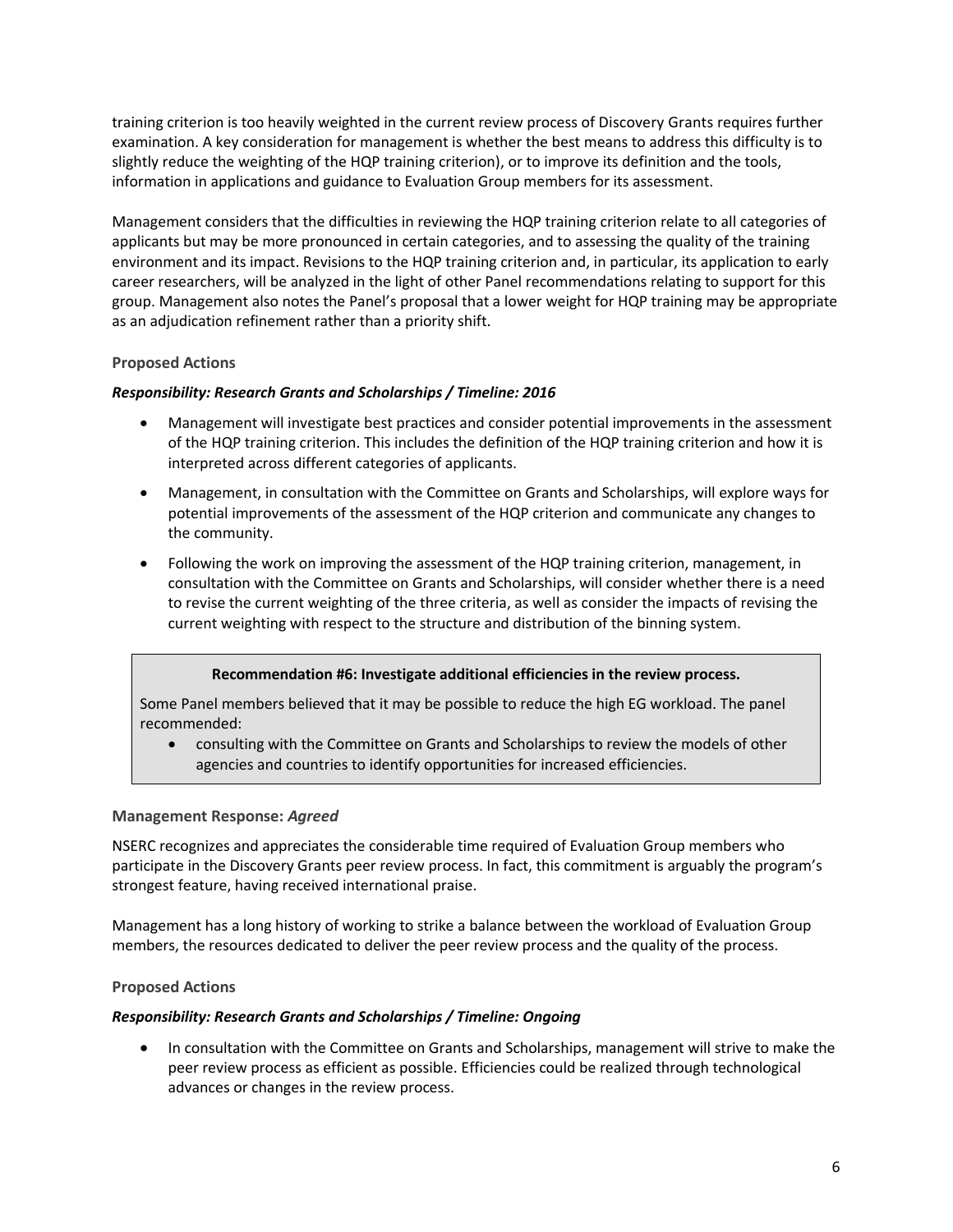| <b>Recommendations</b> |                                                                                                                                                                                                                                                                                 | Agree /<br><b>Disagree</b> | <b>Proposed Actions</b>                                                                                                                                                                                                                                                                          | <b>Responsibility</b>                                                                      | <b>Timeline</b> |
|------------------------|---------------------------------------------------------------------------------------------------------------------------------------------------------------------------------------------------------------------------------------------------------------------------------|----------------------------|--------------------------------------------------------------------------------------------------------------------------------------------------------------------------------------------------------------------------------------------------------------------------------------------------|--------------------------------------------------------------------------------------------|-----------------|
| 1.                     | Refine the Discovery Accelerator Supplements. The<br>intent and nature of the Discovery Accelerator<br>Supplements should be refined. The Panel<br>recommended:                                                                                                                 |                            |                                                                                                                                                                                                                                                                                                  |                                                                                            | 2016            |
|                        | maintaining the Discovery Accelerator Supplements<br>envelope as a separate allocation from Discovery<br>Grants;                                                                                                                                                                | Agree                      | No action required.                                                                                                                                                                                                                                                                              |                                                                                            |                 |
|                        | altering the focus of Discovery Accelerator<br>Supplements away from support for "high-risk"<br>applications, and more towards its original<br>"accelerator" intent, but in a more targeted fashion;                                                                            | Agree in<br>principle      | Research Grants and Scholarships (RGS)<br>Management will examine the current objectives of<br>the Discovery Accelerator Supplements.                                                                                                                                                            | <b>RGS</b><br>Management                                                                   |                 |
|                        | targeting Discovery Accelerator Supplements<br>funding towards early-stage researchers (e.g., up to<br>10 years after PhD) and first renewals, to accelerate<br>support for those showing evidence of early<br>successes in order to allow a firm start to a new<br>career; and | Agree in<br>principle      | Working with the Committee on Grants and<br>Scholarships (COGS), RGS Management will<br>consider targeting Discovery Accelerator<br>Supplements funding toward early-stage<br>researchers who show evidence of early successes<br>and will assess other potential priorities for the<br>program. | <b>RGS</b><br>Management                                                                   |                 |
|                        | communicating this shift in focus clearly to the<br>community (as the current "new" goals are still not<br>well understood).                                                                                                                                                    | Agree                      | NSERC will clearly communicate any changes to the<br>community.                                                                                                                                                                                                                                  | <b>RGS</b><br>Management<br>with support<br>from External<br>Relations &<br>Communications |                 |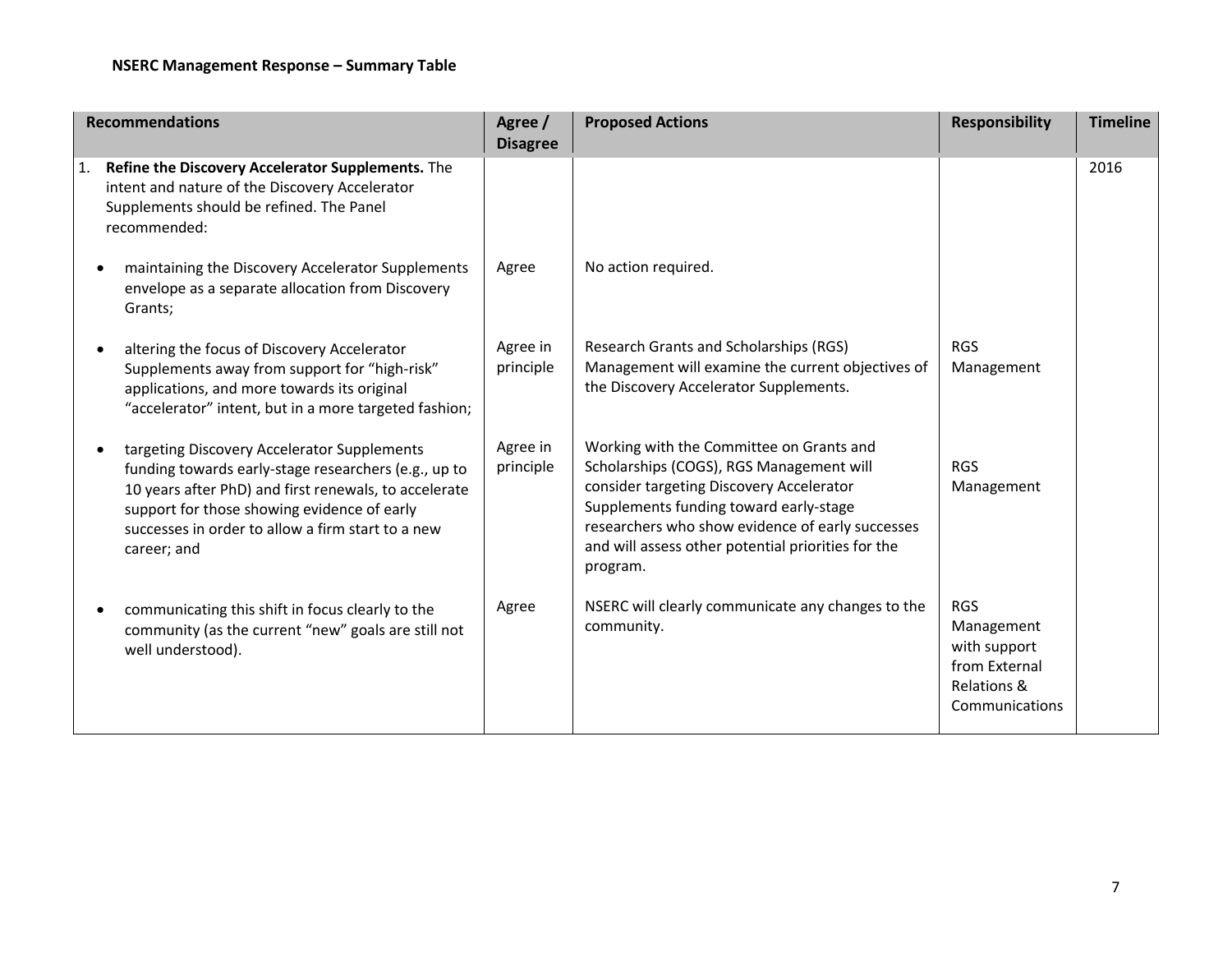| <b>Recommendations</b>                                                                                                                                                                 | Agree /<br><b>Disagree</b>   | <b>Proposed Actions</b>                                                                                                                                                                                                                                    | <b>Responsibility</b>    | <b>Timeline</b>     |
|----------------------------------------------------------------------------------------------------------------------------------------------------------------------------------------|------------------------------|------------------------------------------------------------------------------------------------------------------------------------------------------------------------------------------------------------------------------------------------------------|--------------------------|---------------------|
| Allow early first renewal for early-stage researchers.<br>2.<br>The Panel recommended:                                                                                                 |                              |                                                                                                                                                                                                                                                            |                          | 2016                |
| increasing flexibility to allow early-stage researchers<br>to apply early for a first renewal, at their discretion.                                                                    | Agree in<br>principle        | RGS Management will explore the option to allow<br>early first renewal applications.                                                                                                                                                                       | <b>RGS</b><br>Management |                     |
| The funding recommendation of the Evaluation<br>Group would be final, whether they were<br>"normal" renewals after five years, or an early<br>first renewal after three or four years. | Agree                        | No action required.                                                                                                                                                                                                                                        |                          |                     |
| Outcomes of first renewal applications would be<br>п<br>monitored and reported separately from<br>subsequent renewal applicants.                                                       | Agree                        | RGS Management will revise Discovery Grants<br>competition statistics to disaggregate outcomes of<br>first renewal applications for better reporting.                                                                                                      | <b>RGS</b><br>Management | 2014 and<br>ongoing |
| The Discovery Accelerator Supplements could<br>Е<br>be considered as a source of additional funding,<br>following adjustments of its goals (see<br>recommendation #1).                 | Requires<br>further<br>study | In consultation with COGS, RGS Management will<br>further analyze:<br>i. the requirement for additional funding to<br>support early first renewals; and<br>the nature and intent of the Discovery<br>Accelerator Supplements (see Recommendation<br>$1$ ). | <b>RGS</b><br>Management | 2016                |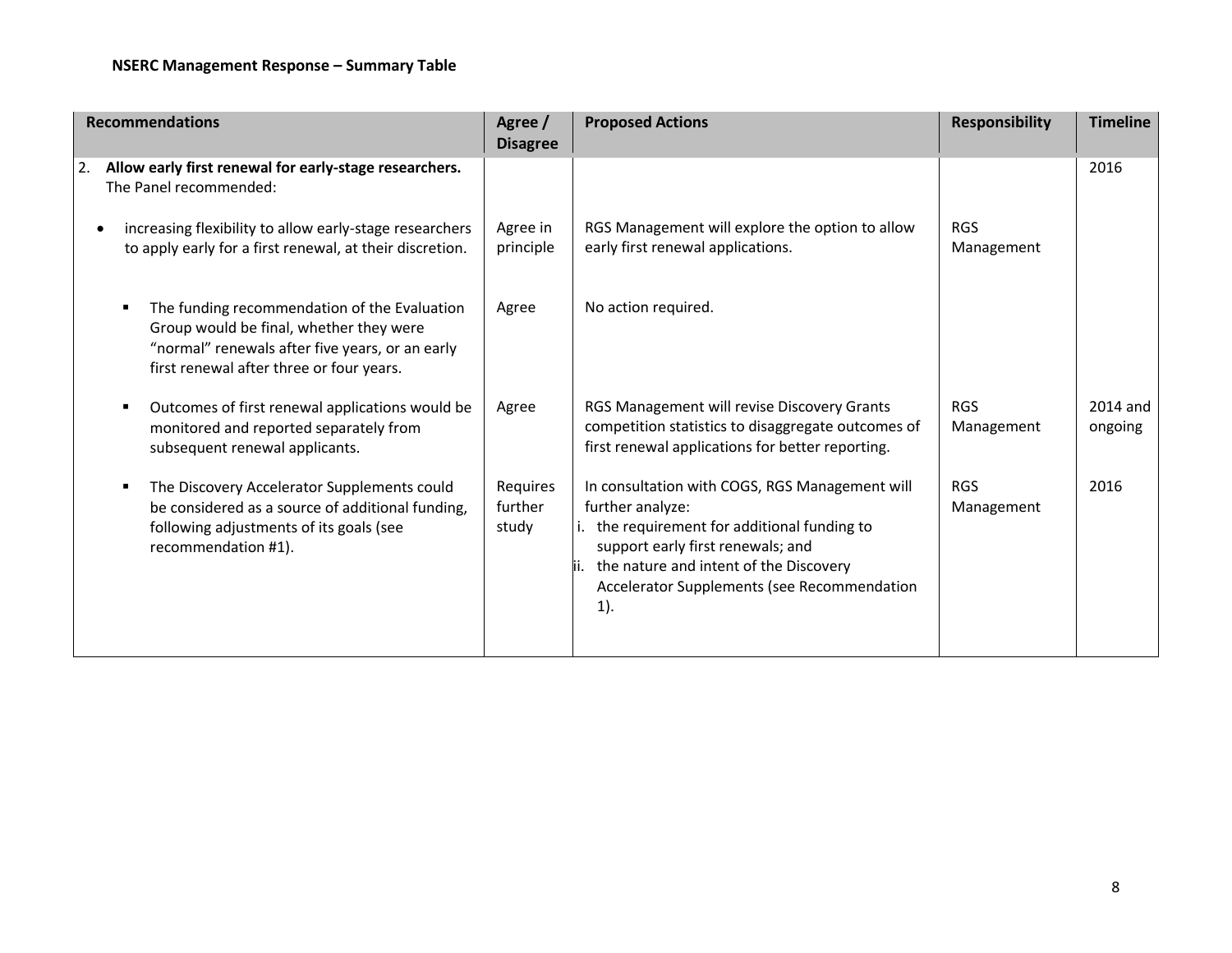| <b>Recommendations</b>                                                                                                                                                                                               | Agree /<br><b>Disagree</b> | <b>Proposed Actions</b>                                                                                                                                                                                                                                                                                                                                        | <b>Responsibility</b>                                                                      | <b>Timeline</b> |
|----------------------------------------------------------------------------------------------------------------------------------------------------------------------------------------------------------------------|----------------------------|----------------------------------------------------------------------------------------------------------------------------------------------------------------------------------------------------------------------------------------------------------------------------------------------------------------------------------------------------------------|--------------------------------------------------------------------------------------------|-----------------|
| Make small refinements to the peer review process.<br>3.<br>The Panel recommended:                                                                                                                                   |                            |                                                                                                                                                                                                                                                                                                                                                                |                                                                                            |                 |
| better communicating how the conference model<br>works with regard to how the review of<br>interdisciplinary applications is conducted; and                                                                          | Agree                      | NSERC will explore ways to better communicate<br>how the Conference Model works with regard to<br>the review of interdisciplinary applications. Staff<br>will have the opportunity to present this<br>information, including promoting NSERC's online<br>videos, at society visits in the spring/summer of<br>2014 and through articles in NSERC's newsletter. | <b>RGS</b><br>Management<br>with support<br>from External<br>Relations &<br>Communications | 2014            |
| considering ways to provide more and better<br>feedback to Discovery Grant applicants, especially<br>those who received lower (or null) awards.                                                                      | Agree in<br>principle      | RGS Management will assess options capturing and<br>sharing increased feedback with applicants, while<br>minimizing the impact on the workload of EG<br>members (see Recommendation 6) and staff.                                                                                                                                                              | <b>RGS</b><br>Management                                                                   | 2016            |
| Retain use of the research cost factor and application<br>4.<br>budget information. The Panel recommended:                                                                                                           |                            |                                                                                                                                                                                                                                                                                                                                                                |                                                                                            |                 |
| retaining the cost of research adjustment tool,<br>which is used to alter grant amounts modestly<br>within funding Bins, for those Evaluation Groups<br>that wish to use it to adjust for differential costs;<br>and | Agree                      | No action required.                                                                                                                                                                                                                                                                                                                                            |                                                                                            |                 |
| continuing to require budget justification in<br>applications                                                                                                                                                        | Agree                      | No action required.                                                                                                                                                                                                                                                                                                                                            |                                                                                            |                 |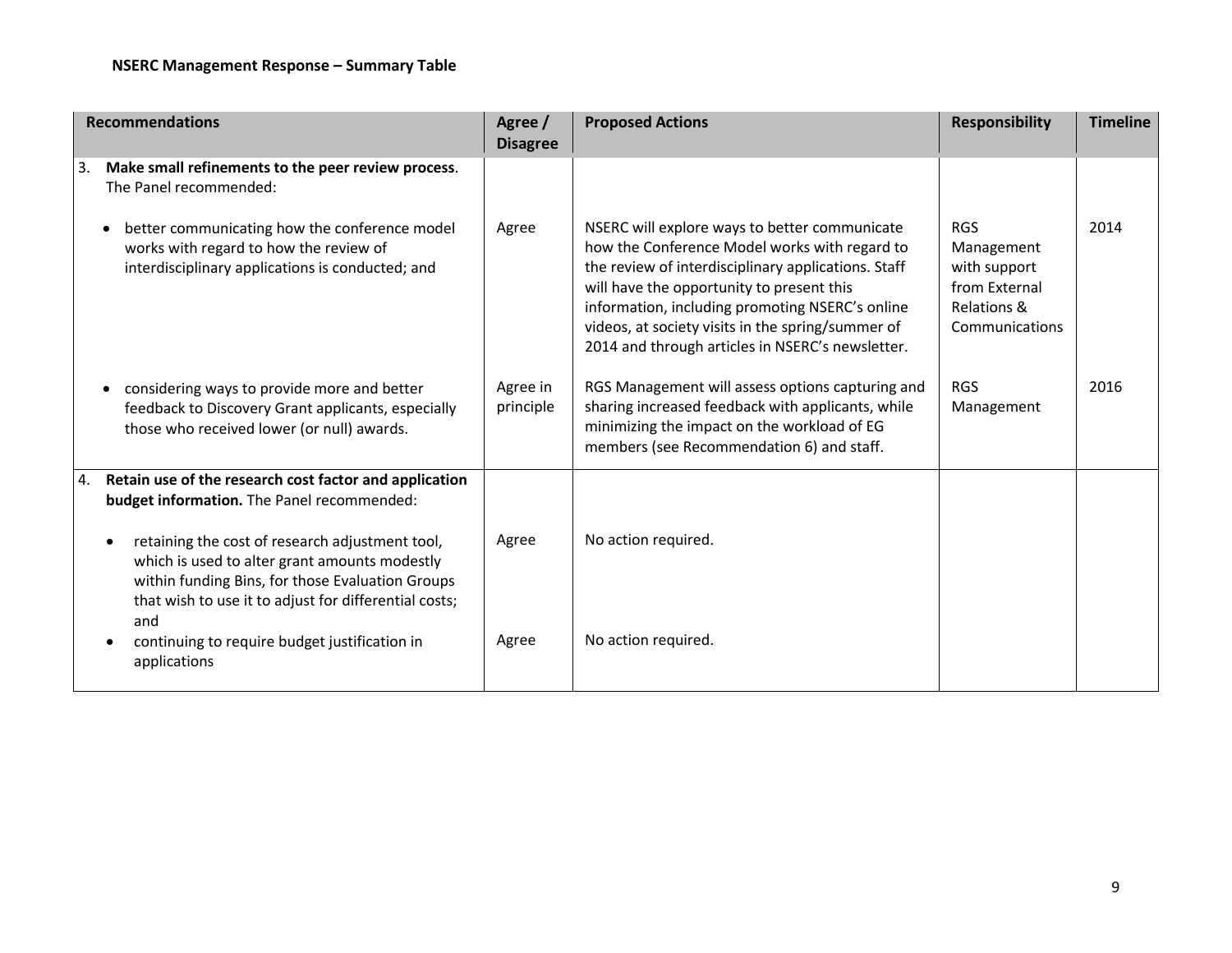| <b>Recommendations</b>                                                                                                                                                                                                                                                                                                                                                  | Agree /<br><b>Disagree</b>   | <b>Proposed Actions</b>                                                                                                                                                                                                                                                                                             | <b>Responsibility</b>                                                                      | <b>Timeline</b> |
|-------------------------------------------------------------------------------------------------------------------------------------------------------------------------------------------------------------------------------------------------------------------------------------------------------------------------------------------------------------------------|------------------------------|---------------------------------------------------------------------------------------------------------------------------------------------------------------------------------------------------------------------------------------------------------------------------------------------------------------------|--------------------------------------------------------------------------------------------|-----------------|
| 5. Consider revising the HQP criterion. The Panel<br>recommended:                                                                                                                                                                                                                                                                                                       |                              |                                                                                                                                                                                                                                                                                                                     |                                                                                            | 2016            |
| maintaining the three criteria currently used to<br>review Discovery Grant applications, but considering<br>revising the criterion for contributions to training of<br>HQP;                                                                                                                                                                                             | Agree                        | No action required.                                                                                                                                                                                                                                                                                                 |                                                                                            |                 |
| reviewing international programs for best practices<br>with respect to assessing HQP training in order to<br>identify opportunities to improve the definition of<br>this criterion; for example, considering whether the<br>HQP criterion should focus only on students and<br>PDFs (i.e., not research associates or technicians);                                     | Agree in<br>principle        | RGS Management will investigate best practices<br>and consider potential improvements. This includes<br>the definition of the HQP training criterion and how<br>it is interpreted across different categories of<br>applicants.                                                                                     | <b>RGS</b><br>Management                                                                   |                 |
| consulting the Committee on Grants and<br>Scholarships, as well as the Evaluation Groups, on<br>how to improve the assessment of the HQP criterion<br>and on communicating to the community;                                                                                                                                                                            | Agree                        | RGS Management, in consultation with COGS, will<br>explore ways for potential improvements of the<br>assessment of the HQP training criterion and<br>communicate any changes to the community.                                                                                                                      | <b>RGS</b><br>Management                                                                   |                 |
| if a better HQP metric cannot be developed,<br>consider revising the current weighting of the three<br>Discovery Grants assessment criteria from 33% each<br>to 40% (excellence of the researcher), 40% (merit of<br>the proposal), and 20% (training of HQP). This was<br>the weighting most commonly suggested by the<br>community, and which would not significantly | Requires<br>further<br>study | Following the work on improving the assessment of<br>the HQP training criterion, RGS Management, in<br>consultation with COGS, will consider whether<br>there is a need to revise the current weighting of<br>the three criteria, as well as its impact on the<br>structure and distribution of the binning system. | <b>RGS</b><br>Management                                                                   |                 |
| change Bin distribution; and<br>if the weighting is changed, communicating that<br>training has not been de-emphasized in any way,<br>but continues to be a core goal of NSERC and<br>Discovery Grants.                                                                                                                                                                 | Agree                        | RGS Management will communicate any changes.                                                                                                                                                                                                                                                                        | <b>RGS</b><br>Management<br>with support<br>from External<br>Relations &<br>Communications |                 |